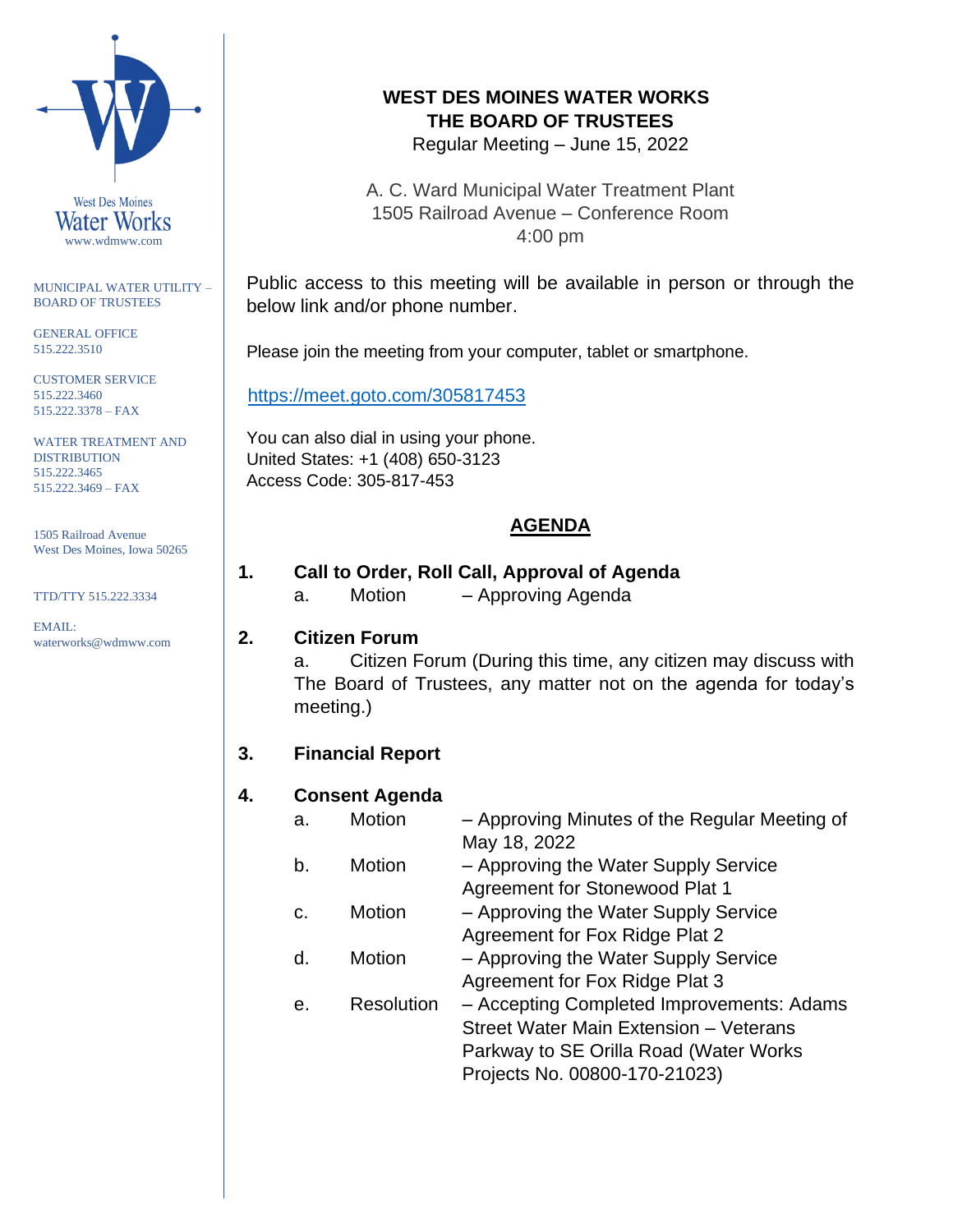- f. Resolution Accepting Permanent Public Easement and Right-of-Way for Water Main – Tommy Car Wash
- g. Resolution Accepting Permanent Public Easement and Right-of-Way for Water Main – Dowling Bus Facility
- h. Resolution Accepting Permanent Public Easement and Right-of-Way for Water Main – Farmers State Bank
- i. Resolution Accepting Easements Ashworth Road Water Main Replacement Project – Segment 2 – West Des Moines Water Works Project 00800-170-21021
	- 1. 909 Ashworth Road Lodge of Ashworth (Temporary Construction)
	- 2. 1015 Ashworth Road Lodge of Ashworth (Temporary Construction)
	- 3. 3105 Ashworth Road Smith (Temporary Construction and Permanent Public Easement and Right-of-Way for Water Main.

# **5. Recommendations from Committees**

- a. Finance and Audit
	- 1. Motion Receive, File, and Distribute the Independent Auditor's Report of Financial Statements for the Year Ended December 31, 2021
- b. Customer and Community Relations
	- 1. Motion Denying a Request to Waive or Reduce Fees Associated with Connection to West Des Moines Water Works for 4373 SE Orilla Road

# **6. Recommendations from Staff**

a. Motion – Approving the Monthly Health and Dental Insurance Premiums, Effective July 1, 2022 through June 30, 2023

# **7. Construction Project Actions**

- a. 2022 Aerator Painting A.C. Ward Treatment Plant West Des Moines Water Works (Water Works Project No. 00800-120-20004)
	- 1. Public Hearing Plans, Specifications, Addenda, Form of Contract & Estimate of Costs
	- 2. Resolution Adopting Plans, Specifications, Addenda, Form of Contract & Estimate of Costs
	- 3. Resolution Making Award of Contract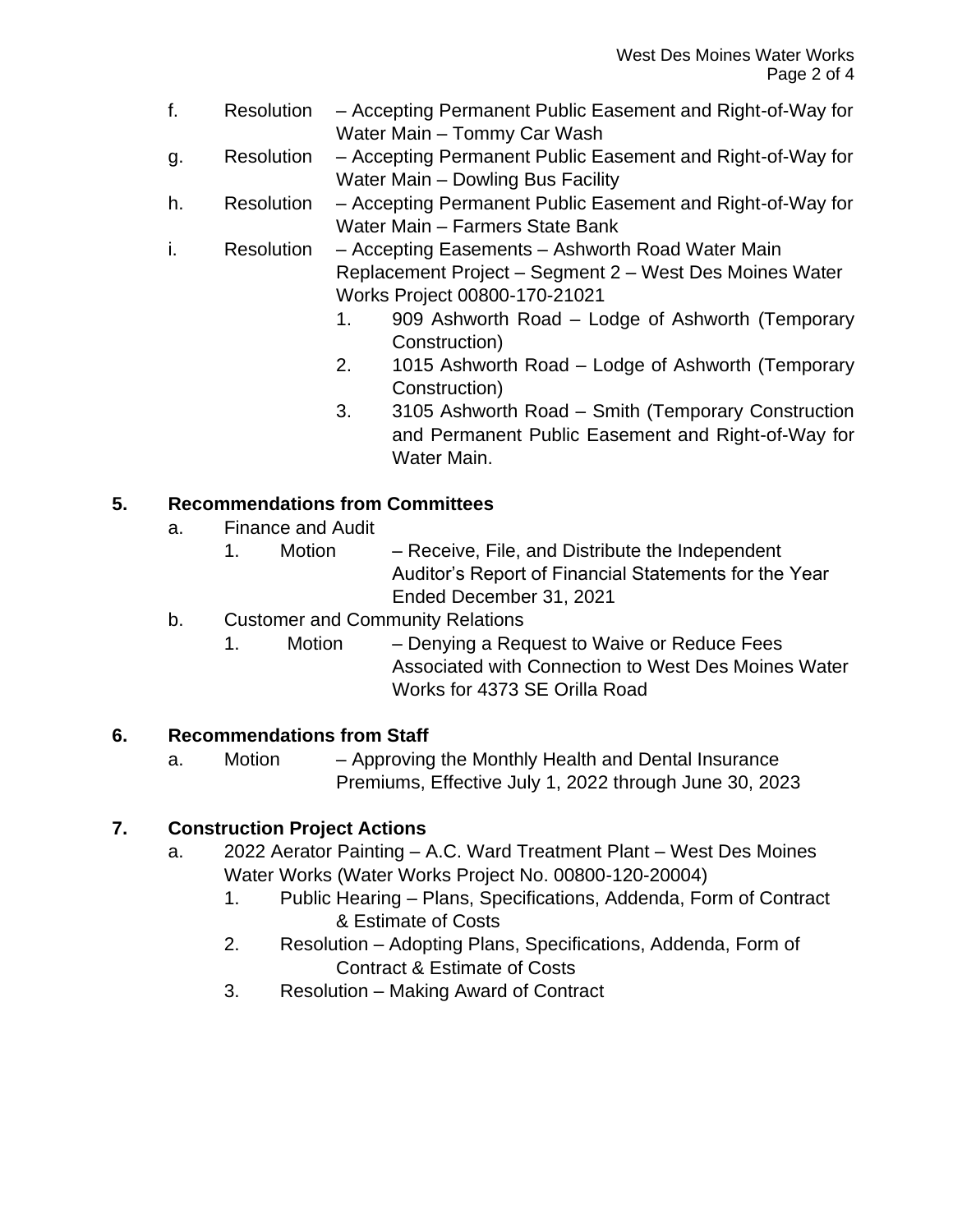b. Ashworth Road Water Main Replacement – Segment 2: Valley West Drive (35<sup>th</sup> Street) to 31<sup>st</sup> Street and 11<sup>th</sup> Street to 8<sup>th</sup> Street (Water Works Project No. 00800-120-21011)

- 1. Resolution Ordering Construction of Certain Public Improvements and Fixing the Date, Time and Place for a Public Hearing Thereon and for Taking of Bids Therefore (Bids 2:00 P.M. July 7, 2022; Public Hearing: 4:05 P.M., July 20, 2022
- c. Motion Approving Change Order #2 Adams Street Elevated Water Storage Tank

| 8. |                                                  | <b>Motions to Pay Bills</b>                    |          | \$1,202,354.88 |  |
|----|--------------------------------------------------|------------------------------------------------|----------|----------------|--|
|    | <b>Non-Construction Bills</b><br>a.              |                                                | \$       | 449,572.90     |  |
|    | b.                                               | <b>Construction Bills</b>                      | \$       | 752,781.98     |  |
|    |                                                  | <b>HR Green Company</b>                        |          |                |  |
|    |                                                  | Ashworth Water Main Replacement                | \$       | 5,085.35       |  |
|    |                                                  | <b>Landmark Structures</b>                     |          |                |  |
|    |                                                  | Adams St. Water Tower Project                  |          |                |  |
|    |                                                  | Pay Request #3                                 | \$       | 437,166.26     |  |
|    |                                                  | <b>OnTrack Construction, LLC</b>               |          |                |  |
|    |                                                  | Adams St. Water Main Extension Veterans        |          |                |  |
|    |                                                  | to SE Orilla - Pay Request #4                  | \$       | 9,130.77       |  |
|    |                                                  | <b>Adams St. Water Main Extension Veterans</b> |          |                |  |
|    |                                                  | to SE Orilla - Retainage                       | \$       | 30,364.07      |  |
|    | Questcdn.com                                     |                                                |          |                |  |
|    |                                                  | 39th St. Reservoir Painting Project            | \$       | 105.00         |  |
|    | <b>Team Services</b>                             |                                                |          |                |  |
|    |                                                  | Professional Services - Adams St.              |          |                |  |
|    |                                                  | <b>Water Storage Tank Project</b>              | \$       | 2,112.18       |  |
|    |                                                  | Professional Services - Adams St.              |          |                |  |
|    |                                                  | <b>Water Main Extension Project</b>            | \$       | 365.54         |  |
|    | Professional Services - Ashworth Water Main Ext. |                                                |          |                |  |
|    |                                                  | 7th to Ashworth                                | \$       | 267.79         |  |
|    |                                                  | Veenstra & Kimm Inc                            |          |                |  |
|    |                                                  | <b>Engineering Services - Adams Street</b>     |          |                |  |
|    |                                                  | <b>Water Tank Project</b>                      | \$       | 8,435.92       |  |
|    | <b>Viking Industrial Painting</b>                |                                                |          |                |  |
|    |                                                  | <b>Stillwell Water Tank Painting Project</b>   |          |                |  |
|    |                                                  | Pay Request #3                                 | \$       | 237,500.00     |  |
| 9. |                                                  | <b>Motions to Receive, File and/or Refer</b>   |          |                |  |
|    | a.                                               | <b>Project Progress Report</b>                 |          | June 9, 2022   |  |
|    | b.                                               | <b>Water Quality Report</b><br>May 2022        |          |                |  |
|    | c.                                               | <b>Check Register</b>                          | May 2022 |                |  |

d. Change Order Report **Change Order Report** 2022